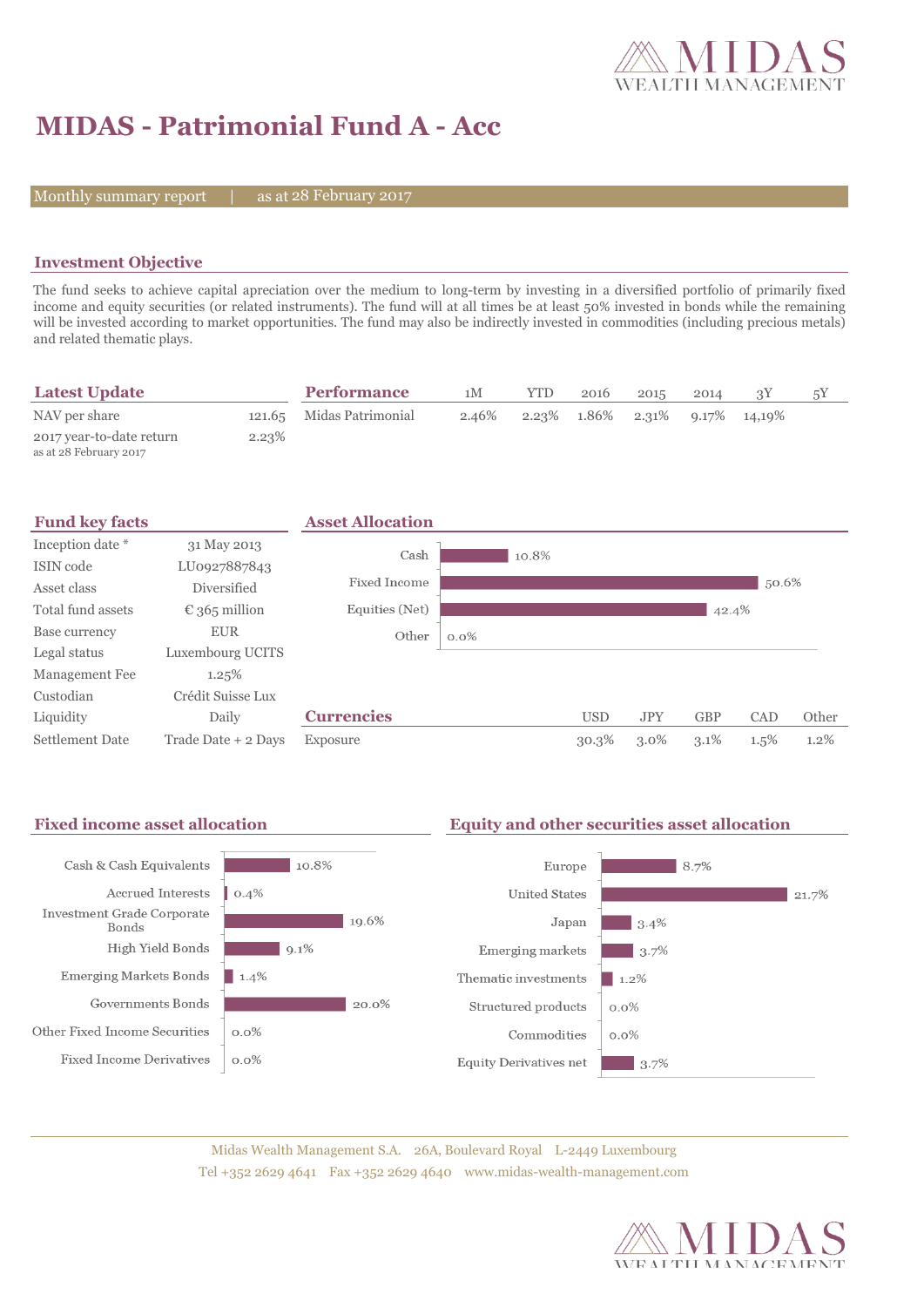## **MIDAS - Patrimonial Fund A - Acc**

Monthly summary report | as at 28 February 2017

| Top 10 fixed income holdings         | <b>YTM</b> | Rating     | Weigh   |
|--------------------------------------|------------|------------|---------|
| SPANISH GOV'T: SPGB o 3/4 07/30/21   | 0.2%       | $BBB+$     | 7.8%    |
| FRANCE O.A.T.: FRTR 0 1/4 11/25/26   | 0.9%       | AA         | 4.4%    |
| BTPS: BTPS 1 1/4 12/01/26            | 2.1%       | BBB-       | $4.3\%$ |
| LUXEMBOURG GOVT: LGB o 5/8 02/01/27  | 0.5%       | AAA        | 1.4%    |
| GAZPROMBANK: GPBRU 3.984 10/30/18    | $1.2\%$    | $BB+$      | $1.1\%$ |
| AMPLIFON SPA: AMPIM 47/8 07/16/18    | 0.4%       | <b>NR</b>  | 0.9%    |
| ATOS: ATOFP 2 3/8 07/02/20           | 0.5%       | <b>NR</b>  | 0.9%    |
| AP MOLLER : MAERSK 1 3/4 03/18/21    | 0.6%       | <b>BBB</b> | 0.9%    |
| SPAIN I/L BOND : SPGBEI 0.3 11/30/21 | 1.1%       | $BBB+$     | 0.9%    |
| HOCHTIEF AG : HOTGR 2 5/8 05/28/19   | 0.7%       | <b>NR</b>  | $0.9\%$ |

**The 10 fixed income rating breakdown** 



| Top 10 equity holdings           | Sector                        | Weight | <b>Equity sector breakdown</b>         |  |
|----------------------------------|-------------------------------|--------|----------------------------------------|--|
| <b>BANK OF AMERICA CORP</b>      | Financials                    | 1.0%   | <b>Consumer Discretionary</b><br>12.5% |  |
| WELLS FARGO & CO                 | Financials                    | 0.8%   | Consumer Staples<br>$9.4\%$            |  |
| <b>JPMORGAN CHASE &amp; CO</b>   | Financials                    | 0.7%   | Energy<br>7.5%                         |  |
| PEPSICO INC                      | <b>Consumer Staples</b>       | 0.7%   | Financials<br>17.3%                    |  |
|                                  |                               |        | Health Care<br>14.8%                   |  |
| <b>PROCTER &amp; GAMBLE</b>      | <b>Consumer Staples</b>       | 0.7%   | Information Technology<br>17.8%        |  |
| <b>RAYTHEON COMPANY</b>          | Industrials                   | 0.6%   | Industrials<br>9.6%                    |  |
| ALPHABET INC-CL A                | <b>Information Technology</b> | 0.6%   | Materials<br>$5.7\%$                   |  |
| <b>CHECK POINT SOFTWARE TECH</b> | <b>Information Technology</b> | 0.6%   | Telecommunication<br>$-2.4\%$          |  |
| NXP SEMICONDUCTORS NV            | <b>Information Technology</b> | 0.6%   | Utilities<br>$\perp 1.3\%$             |  |
| LYONDELLBASELL INDU-CL A         | <b>Materials</b>              | 0.6%   | Real Estate<br>1.8%                    |  |
|                                  |                               |        |                                        |  |

## **Top 5 funds and other holdings**

| Amundi ETF TOPIX EUR Hedged Daily          | 3.4% |
|--------------------------------------------|------|
| Nordea Stable Emerging Markets Equity Fund | 2.1% |
| Robeco US Select Opportunities Equities    | 2.1% |
| Codeis Securities USD                      | 1.8% |
| iShares MSCI Emerging Markets              | 1.5% |

Midas Wealth Management S.A. 26A, Boulevard Royal L-2449 Luxembourg Tel +352 2629 4641 Fax +352 2629 4640 www.midas-wealth-management.com



# **MIDAS - Patrimonial Fund A - Acc**